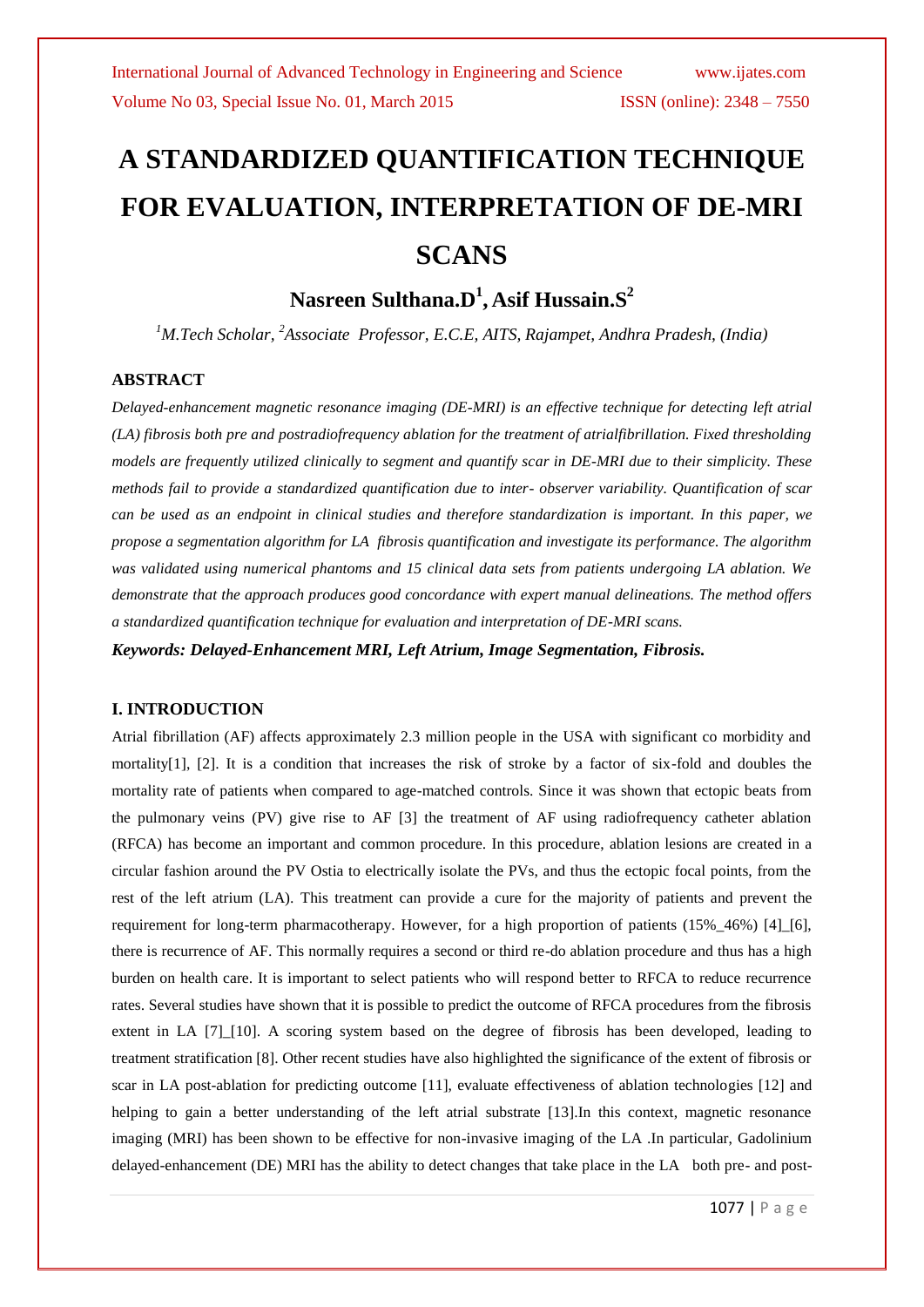ablation and recent studies have shown that it could potentially be useful for selecting suitable candidates for RFCA [8]. DE-MRI is acquired with an inversion recovery gradient echo sequence performed after administration of Gadolinium yielding an image at an inversion time which is chosen to null the signal from healthy myocardium. Due to the differential washout kinetics of Gadolinium, scar or fibrotic areas are differentiated from healthy tissue. Fibrotic or scar tissues in the myocardium appear with a signal intensity (SI) above normal myocardium. Fig. 1 shows some examples of DE-MRI with intensities significantly higher than myocardium.



### **Fig 1. DE-MRI images from three separate patients taken 3 months post-ablation. Arrows indicate areas of enhancement. Abbreviations: AO - aorta, LA - left atrium**.

Quantification of scar or fibrosis from DE-MRI is challenging due to various reasons [14]. The thin myocardium of the LA wall leads to low signal-to-noise ratio. Contrast variation in these images can be an issue due to choice of inversion time. Also the complex geometry of the LA results in some transverse slices where a very small section of the anatomy is visible, making manual quantification in these areas highly observer dependent. Finally, patients suffering from AF often have an irregular heart rate and breathing making it hard to acquire good quality respiratory- and cardiac-gated images. Quantification from such images become difficult to auto-mate and manual quantification tends to be highly observer- dependent. In this work, a scar quantification approach is proposed and investigated. The method exploits a well-known image segmentation approach known as graph-cuts [15]. Segmentation is achieved using a combination of scar intensity model priors and Gaussiantting to tissues in the unseen image to be segmented. The final labelling is achieved by optimizing a cost function using graph-cuts.

#### **1.1 Previous Works**

Quantification and segmentation of ventricular scar from DE-MRI images have been studied in several investigations. Refer to Table 1 for a brief summary. A common method for detecting scar or fibrosis is to use a fixed model of thresholding between two and six standard deviations (SD) above the mean intensity of healthy myocardium [16]\_[19]. This requires the user to manually outline remote or healthy myocardium. Another common method is the Full-Width- At-Half-Maximum (FWHM) which sets scar to be intensities greater than 50% of manually outlined hyper-enhanced myocardium [19]. Other approaches exist to compute the threshold automatically [17] or by applying clustering[20], [21], or with graph-cuts [22].The aforementioned works were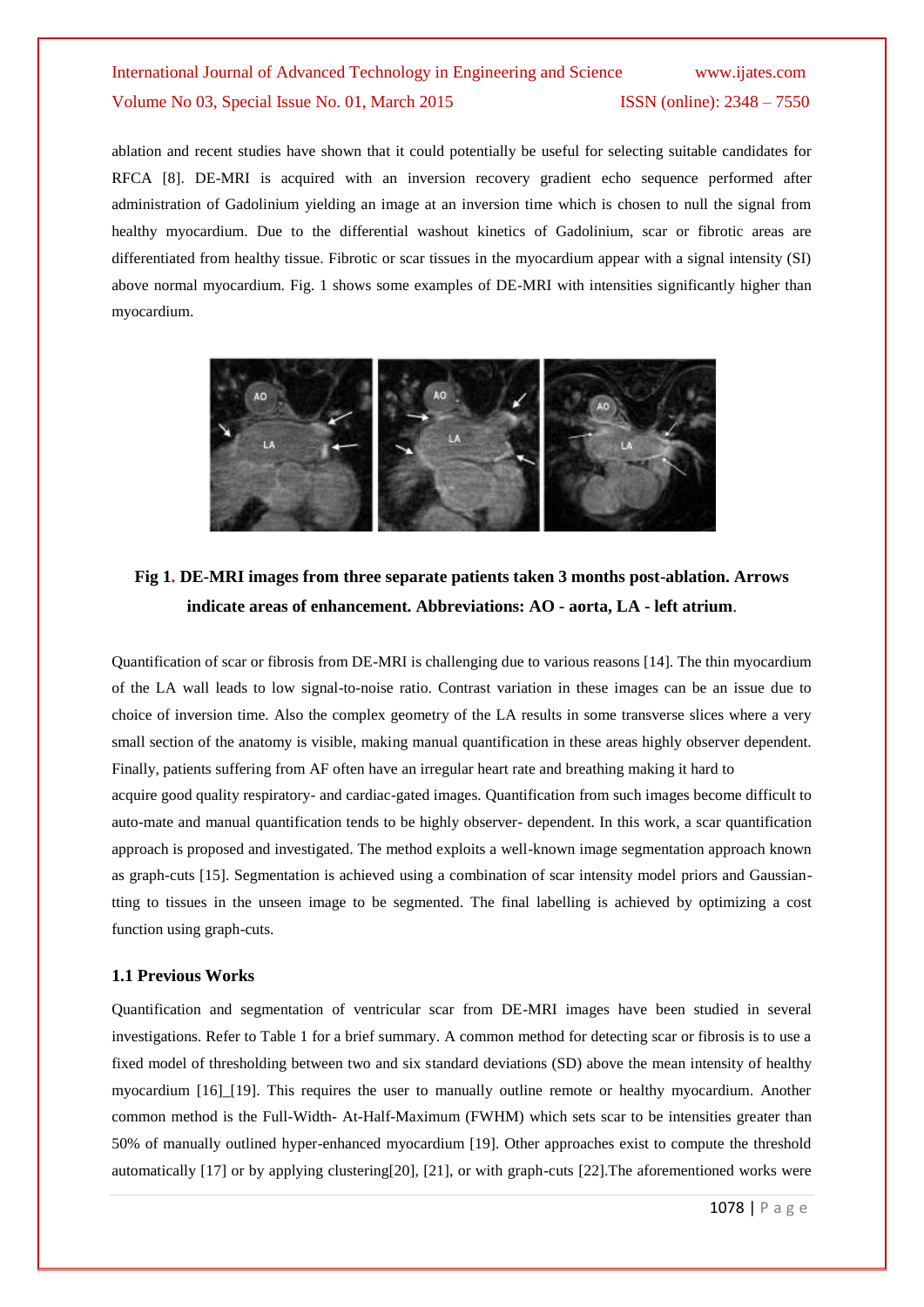primarily developed for the left ventricle. For the LA, methods have been proposed for endocardial surfacebased segmentation [23] and threshold- based volumetric segmentation [7], [14], [24]. In [23], the maximum intensity projection (MIP) of the DE-MRI SI on the segmented LA shell is used to visualize enhancing intensities on the surface. This technique has an important drawback: it is only a visualization of intensities and thus not a segmentation technique with no volumetric segmentation as output. In [7], a volumetric segmentation of pre-ablation LA fibrosisis proposed by obtaining suitable measurements from the intensity histogram within atrial wall. This has a disadvantage that the LA wall is thin and thus its manual segmentation can have significant inter-observer variation. Other methods have employed fixed models for pre-ablation fibrosis [24] and post-ablation scar [25] with variable thresholding. In summary, a fixed thresholding model cannot handle all the different variabilities encountered in LA DE-MRI and these are both from the varied internal factors (size, distribution and heterogeneity of scar) and varied external factors (resolution, image noise, inversion time, surface coil intensity variation). The inversion time choice can generate the appearance of more or less scar, and change the appropriate scar threshold. Motion blurring also reduces the appearance of scar.

#### **1.2 Contributions**

In this work, we present a method for segmenting and thus quantifying LA fibrosis in DE-MRI. It is based on a probabilistic tissue intensity model of DE-MRI data, which is derived from both training and the unseen data. It offers two advantages: 1) It does not require manual outlining of base-line healthy myocardium, and 2) It provides greater accuracy than fixed models with no inter-observer variation. The algorithm was evaluated and compared with existing clinically-used methods using local pixel overlap measures. Performance was analyzed by exploring various scar contrast levels. An abbreviated version of this work was published in [31] and [32]. In this current version, we present the approach with more details including additional

experiments and validation. We also include an automated adaptive step that allows for variation in the scar signal level and avoids sub optimal scar intensity models. Furthermore, we present a much more comprehensive validation of the algorithm on a larger clinical cohort. The algorithm was also used recently in a segmentation challenge [33], segmenting sixty DE-MRI datasets from three imaging centres.

#### **II. CLINICAL AND IMAGING PROTOCOLS**

#### **2.1 Patients**

15 patients were followed up at 6 months following their first ablation for the treatment of paroxysmal AF. The procedures were carried out in the cardiac catheterization laboratory at St. Thomas Hospital, London, U.K. All patients gave writ- ten permission to take part in this local ethics committee Approved study.

#### **2.2 Ablation Procedure**

A catheter was placed in the coronary sinus to provide a reference for electro anatomic mapping and to enable LA pacing. Two transept punctures were made to access the LA using standard long sheaths (St. Jude Medical, MN, USA). A three-dimensional (3D) LA geometry was created using either Ensite NavX (St. Jude Medical,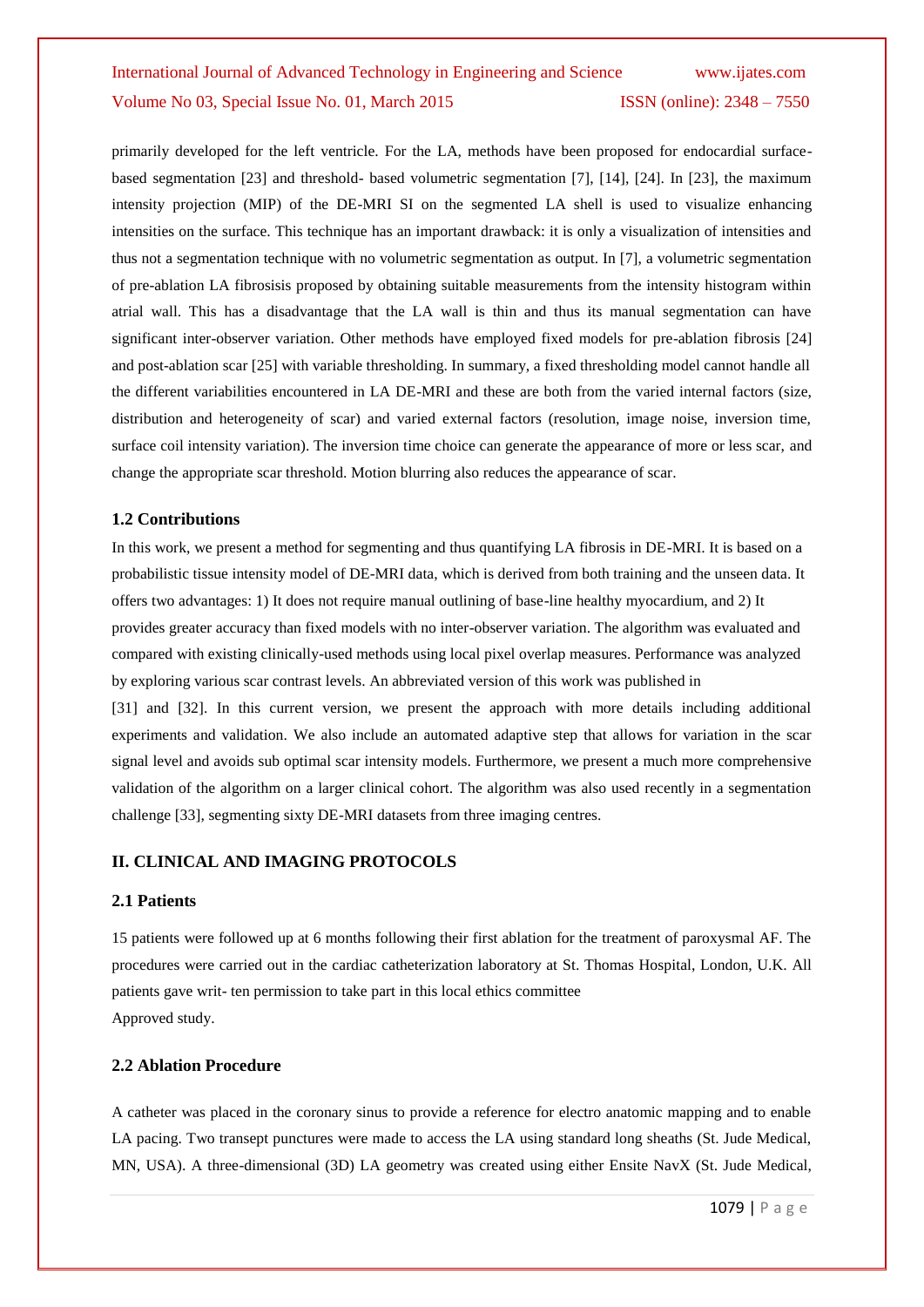MN, USA) or CARTO (Biosense Webster, Diamond Bar, CA, USA). A circular mapping catheter was then placed in each PV in turn while the corresponding LA-PV ostium was targeted with wide area circumferential ablation. Energy was delivered through a 3.5 mm irrigated tip catheter with \_ow limited to 17 ml/min, power limited to 30 W on the anterior wall and 20 W on the posterior wall and temperature limited to 50 C. Ablation lesions were marked on the LA geometry when there had been an 80% reduction in the local electrogram voltage or after 30 seconds of energy delivery. The clinical endpoint was electrical isolation of all PVs.

#### **2.3 MRI Scanning Procedure**

MRI scanning was performed before and after the ablation procedure. Pre-ablation scanning was performed 24 hours prior to the procedure and post-ablation scanning was per- formed 6 months after the procedure. The proposed algorithm in this work was developed and evaluated primarily for post ablation images. All scanning was performed on a 1.5T Achieva scanner (Philips Healthcare, The Netherlands). The examination began with a survey and reference scans, and an interactive scan to determine the four-chamber orientation of the heart. For anatomical information, a 3D magnetic resonance angiography (MRA) scan with whole-heart coverage  $(1\ 1\ 2mm3$  acquired, 1\_1\_1mm3 reconstructed, 20 secs duration) was acquired following the injection of 0.4 ml/kg double dose of a gadolinium-diethylenetriaminepentaacetate (Gd-DTPA) contrast agent. This scan was not cardiac-gated. This scan was followed by a 3D respiratory navigated and cardiac-gated, 3D balanced steadystate free precession (b-SSFP) acquisition in a sagittal orientation with whole- heart coverage (1:3  $\pm$  1:3  $\pm$ 2:6mm3 acquired, 1:3 \_ 1:3 \_ 1:3mm3 reconstructed, 6 mins duration). The scan for the visualization of delayed-enhancement was a 3D ECG-triggered, free breathing inversion recovery (IR) turbo eldecho (TFE) with respiratory-navigated and cardiac-gated with whole heart coverage (0:6 \_ 0:6 \_ 4mm3 acquired, 0:6\_0:6\_ 2mm3 reconstructed, 3 mins duration). Data were acquired within a window of 150 ms every one RR interval, with a low-high k-space ordering and spatial pre-saturation

with inversion recovery (SPIR) fat suppression. The IR time delay was determined from the Look Locker sequence, and was set at an inversion time (TI) intermediate between the optimal TIs to null myocardium and blood. This scan was performed approximately 20 mins after contrast administration. The slices were set for complete coverage of both left and right atria. Slice orientation was in the four-chamber view for AF ablation to optimize visualization of the pulmonary veins.Note that the scan times quoted above are actual scan times. Typical respiratory gating efficiency is 50% but this varies considerably in this particular patient population.

#### **2.4 Segmentation Algorithm**

Fig. 2 shows an overview of the algorithm. The inputs were a DE-MRI image and a segmentation of the LA from an anatomical scan. The LA segmentation was obtained from the b-SSFP whole-heart scan by an automatic approach based on a statistical shape model [34], and was followed where necessary by manual correction by a human rater (throughout this paper, the terms human rater or observer refer to someone who has experience viewing tomographic images and can correctly identify the LA endocardium and fibrosis in the LA myocardium). The b-SSFP image was chosen over MRA as it was acquired at the same phase in the cardiac cycle as the DE-MRI. The MRA, though it provides better anatomical visualization, was not cardiac gated and it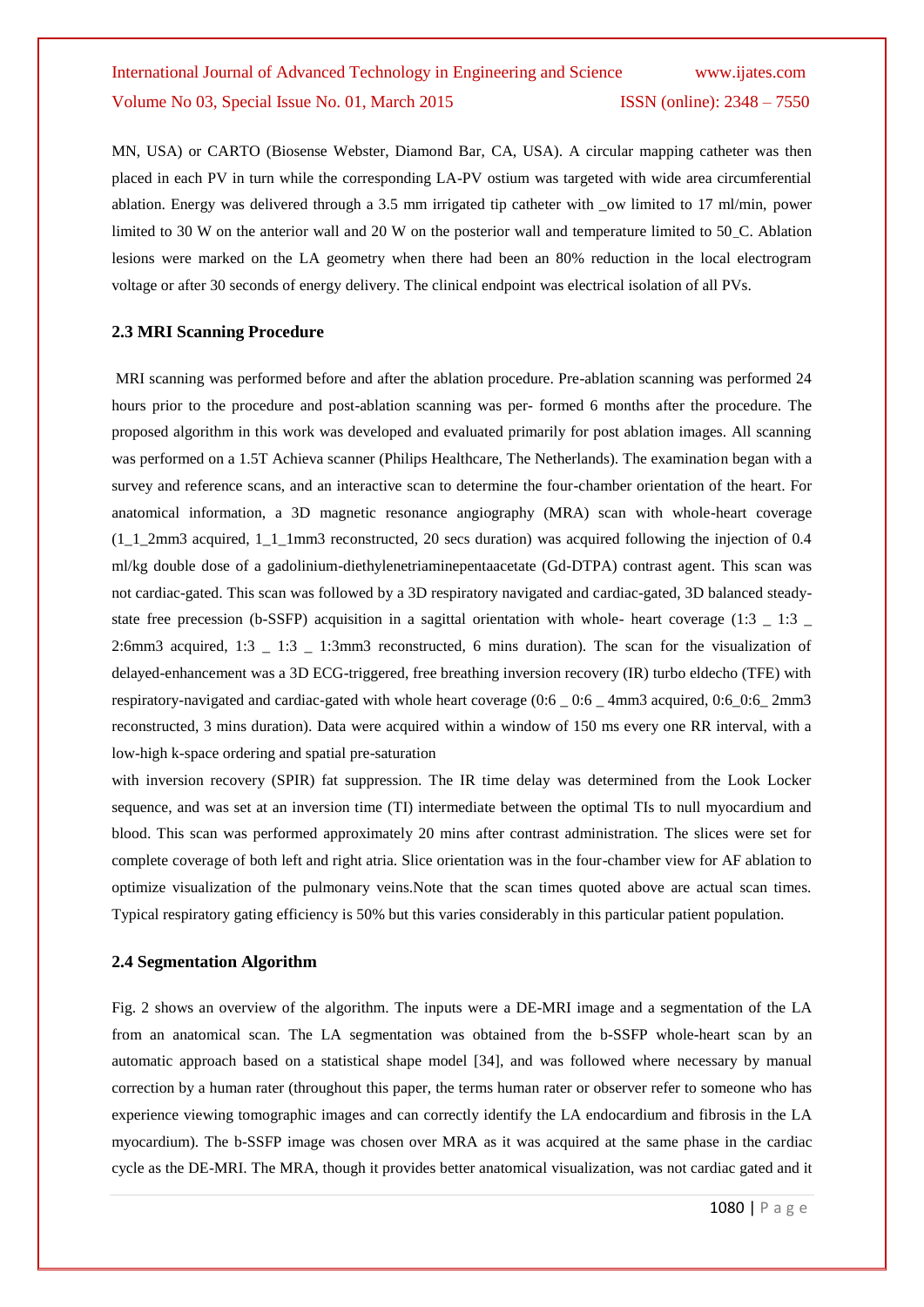can be dif cult to resolve the differences between this and the DE-MRI with registration. The anatomical images were registered to the DE images using the DICOM header data, and then refined by rigid and affine registration steps [35]. Affine registration was necessary to account for the differing PV angles in the scans. This defined the endocardial LA boundary in the DE images.



**FIGURE 2. An overview of the steps involved in the segmentation process. The pipeline takes as input MRI images and outputs binary segmentations (rounded boxes). The processing pipeline is illustrated here with each separate stage in the algorithm. Smaller boxes represent sub-stages.** 

**The scar segmentation stage is iterative as indicated by the bi-directional arrows.**

#### **2.5 Scar Segmentation**

Segmentation of scars from DE-MRI images can be defined as assigning a label *fp €{*non-scar; scar} for every voxel *p* in the search space of the image. The search space is defined as a region  $\alpha$  3 mm from the endocardial border obtained from the atrial geometry extraction. This is within the limits of atrial wall [23]. Given the observed intensities in the atrial wall and prior knowledge of scars, the segmentation problem is solved using a probabilistic framework where the maximum *a posteriori* (MAP) estimate is computed using Bayes' theorem:

Arg max  $p(f/I)=(p(I/f) p(f))/p(I)$ 

F

where **f** is the total label configuration and **I** are all observed intensities in the image. The image likelihood  $p(\mathbf{I}/\mathbf{f})$  describes how likely is the observed image given a label configuration **f**. The prior  $p(\mathbf{f})$  encodes any prior knowledge of the healthy and scar tissue classes.

#### **2.6 Intensity Models**

The likelihood  $p(\mathbf{I}|\mathbf{f})$  of the observed intensities in the image can be estimated. Assuming that the voxel intensities are independent, the total likelihood for the image is given as: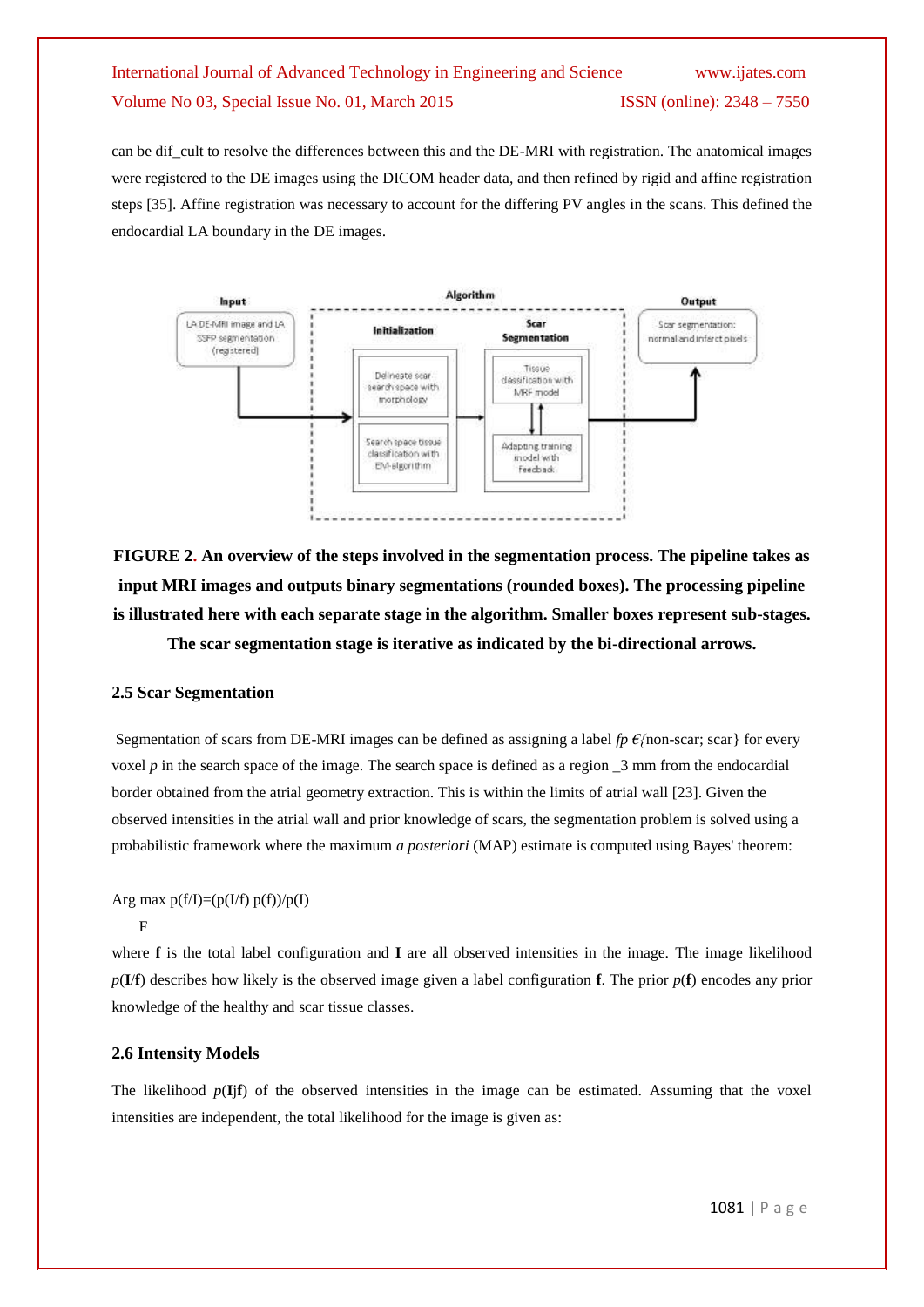$$
p(\mathbf{I}|\mathbf{f})=\prod_{p\in I}p(I_p|f_p)
$$

The negative logarithm or the log-likelihood gives the total intensity energy contributed by each voxel:

$$
E_{\text{data}} = -\sum_{p \in I} \ln p(I_p | f_p)
$$

We first consider the intensity energy contribution from the scar tissue class, i.e. for the function  $p(I/p = 1)$  and then for the non-scar class.

#### **2.7 Smoothness Constraint**

To ensure smoothness and avoid discontinuities in the final segmentation, the *E*prior term of the MRF energy function in Eq. 3 penalised for assigning different labels to neighbouring voxels sharing similar intensity levels. The Lorentzian error norm was employed, which is a robust metric for measuring intensity differences within a neighbourhood

$$
\varphi(p,q) = 1 + \frac{1}{2} \left( \frac{|I_p - I_q|}{\sigma} \right)^2
$$

The scale can be estimated from the DE-MRI image and depends on the variance of the actual scar and nonscar tissue class intensity distributions. With decreasing scale, the algorithm becomes less forgiving to small differences in intensities. Given that it is technically challenging to acquire high quality DE-MRI scans that show a clear distinction between scar and non-scar tissue, a larger value for the scale is almost always preferred

#### **2.8 Optimization**

The optimization of the MRF energy function in Eq. 2 yields the desired image segmentation for scar. In [15], it was shown that it is possible to \_nd the global optimum of functions of this type using the graph-cut method. In the graph-cut method, the MRF energy function is converted to a directional graph and the minimum *s*-*t* cut gives the desired segmenta- tion. A graph *G* D h*V*; *E*i with two terminal nodes *s* and *t* representing the scar and healthy segmentation labels. The graph has a set of nodes *V* for every voxel in the image and *E* is the set of edges connecting these nodes (see Fig. 3). There are edges connecting every voxel to the two terminal nodes also known as the *t*-links. There are also edges connecting neighbouring nodes called the *n*-links. Each of these edges has a non-negative weight assigned to it. The *t*-link edge weights are obtained from the non-scar and scar tissue intensity priors in Eqs. 8 and 6 respectively. The *n*-link edge weights are obtained from Eq. 9. An *s*-*t* cut on *G* partitions the nodes into two disjoint sets belonging to either the foreground or the background classes. Every *s*-*t* cut incurs a cost and corresponds to a segmentation labelling **f**.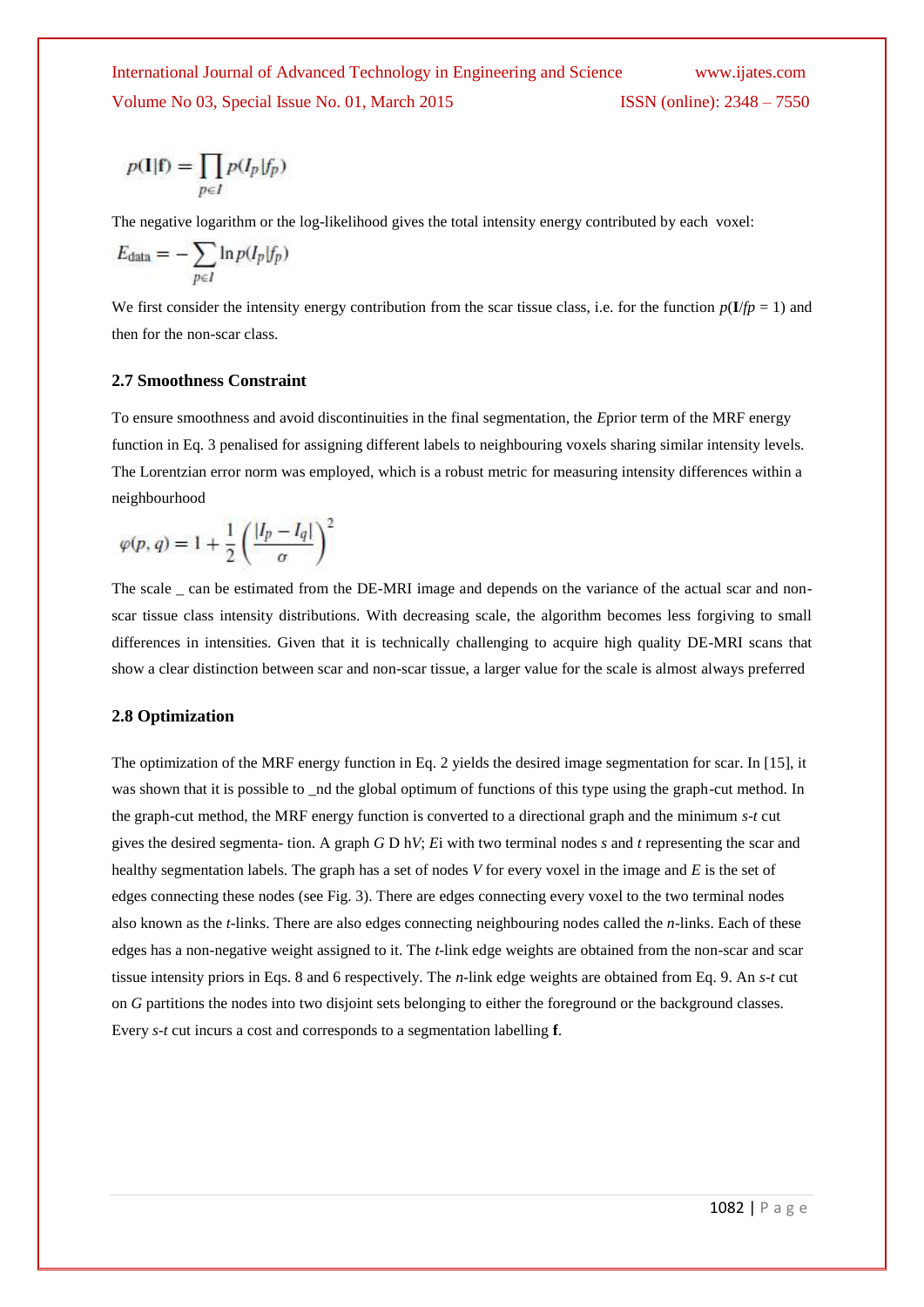

### **Fig 3. An illustration of an s-t cut through a simple graph that represents the energy functional of an image containing only 3 voxels.**

The total cost of an *s*-*t* cut is equivalent to the sum of the edge weights the cut passes through. Fig. 3 graph of an image with only 3 voxels computes a possible segmentation. Note how the *t*-links are assigned a value based on the affinity of the node to the particular class label. In a similar way, the *n*-links represent affinity for neighbouring voxels, holding nodes with similar intensities together and resisting to a cut passing through them resulting in a labeling of neighbouring voxels into two separate tissue classes.

#### **III. EXPERIMENTS**

The algorithm was evaluated on both numerical phantom andreal patient MRI datasets as described below.

#### **3.1 Numerical Phantom Data**

In the rest of the paper, the true location of scar is referred to as the ground-truth for scar. The extent of scarring during ablation is non-deterministic and there is also confounding pre-ablation fibrosis. Therefore, identifying locations where ablations were made is not sufficient to be a surrogate for the ground truth for scar. Moreover, there is a high degree of inter- and intra-observer variability in manual segmentations of scar. These make evaluating algorithms more difficult and challenging. To overcome these issues, numerical phantoms were employed to extensively validate the algorithm.

#### **3.1.1 Phantom Construction**

The phantom was constructed in a four step process. The result of some steps is shown in Fig. 4. In the rst step the LA geometry was extracted from a typical patient dataset. In the second step, a 2.5 mm wall was constructed around the LA. This represented LA wall. In a third step, regions were manually drawn within the constructed LA wall; these regions represented scar. In the final fourth step, intensities were sampled randomly from predetermined distributions. These distributions belong to LA wall and blood-pool, and are measured and obtained from real MRI data. This ensured likeness of the phantoms to real MRI. Scar was filled with intensities from blood-pool *but* multiplied by a factor of 1.0 or above, and thus an SC-BP ratio of at-least 1.0 was maintained.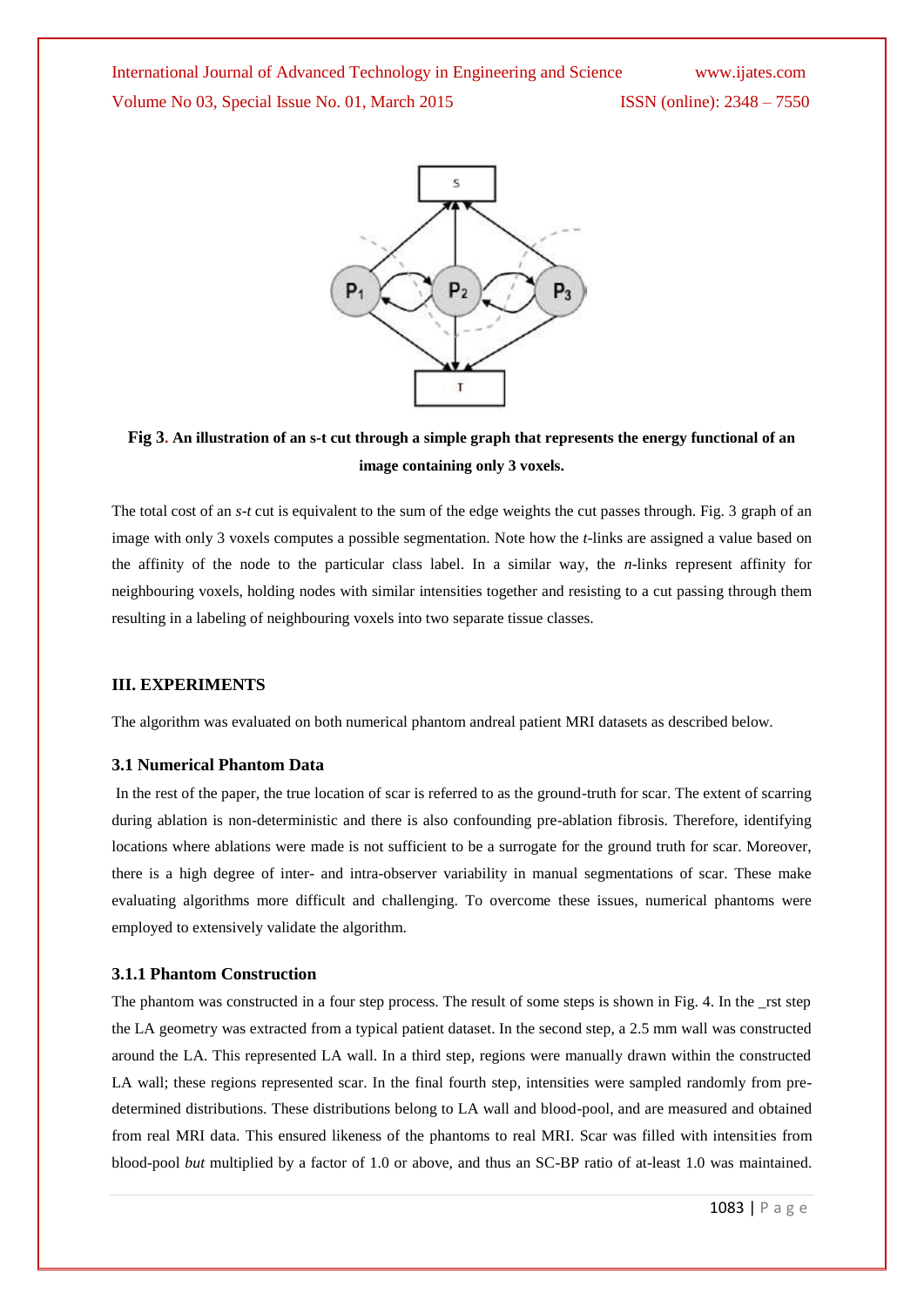This ratio emulated the selection of different inversion times for nulling the blood pool and was varied in experiments that follow. It is important to simulate partial voluming, anisotropic voxel sizes and noise in the phantoms. An anisotropic blur was applied with a kernel size of 2 mm in the through-plane direction and 1 mm in the in-plane direction. Gaussian white noise  $($   $)$   $D$   $($  $)$   $D$   $($  $)$   $)$  was added to the image.



**Fig 4. Images of a single-slice through a phantom taken at each stage of its construction process: (a) the phantom template with blood pool (BP) and atrial wall (AW) outlined semi-automatically using morphological dilation; scar (SC) drawn manually. (b) Assignment of intensity levels drawn randomly from pre-defined Gaussian distributions, with separate distributions for each tissue class. (c) In-plane and through-plane blurring followed by the addition of Gaussian white noise. Abbreviations: L - left side, R right side.**

#### **3.1.2 Phantom Experiments**

Numerical phantoms were generated by varying the SC-BP contrast ratio between 1.0 to 3.0. Some instances of these phantoms can be seen in Fig. 5. This evaluated the algorithm's performance on scar with varying contrast in relation to blood pool. The noise in the phantoms was maintained at signal-to-noise (SNR) of 9.0. This was the average SNR observed on a cohort of clinical datasets. Training (*n* D 50) and testing (*n* D 50) data sets were generated accordingly. To make training as realistic as possible, it was separately trained on SC-BP ratios: 1.5\_1.8 and 1.8\_2.1. The algorithm was compared to ground-truth using the Dice overlap co-efficient [37].



**FIGURE 5. Single slices through three different phantoms with numerically generated scars indicated by the arrows (Top row). SC-BP contrast is varied keeping SNR constant at 9.0. SC-BP: (a) 1.4, (b) 1.6 and (c) 1.8. The segmentations from the algorithm are also shown (Bottom row). In a separate experiment, the SNR was varied from 4 to 16 along with the SC-BP contrast ratios. A single instance of the algorithm was tested and this was trained on the SC-BP range 1.8\_2.1. The Dice overlap of the segmentation with ground truth was compared. In addition to**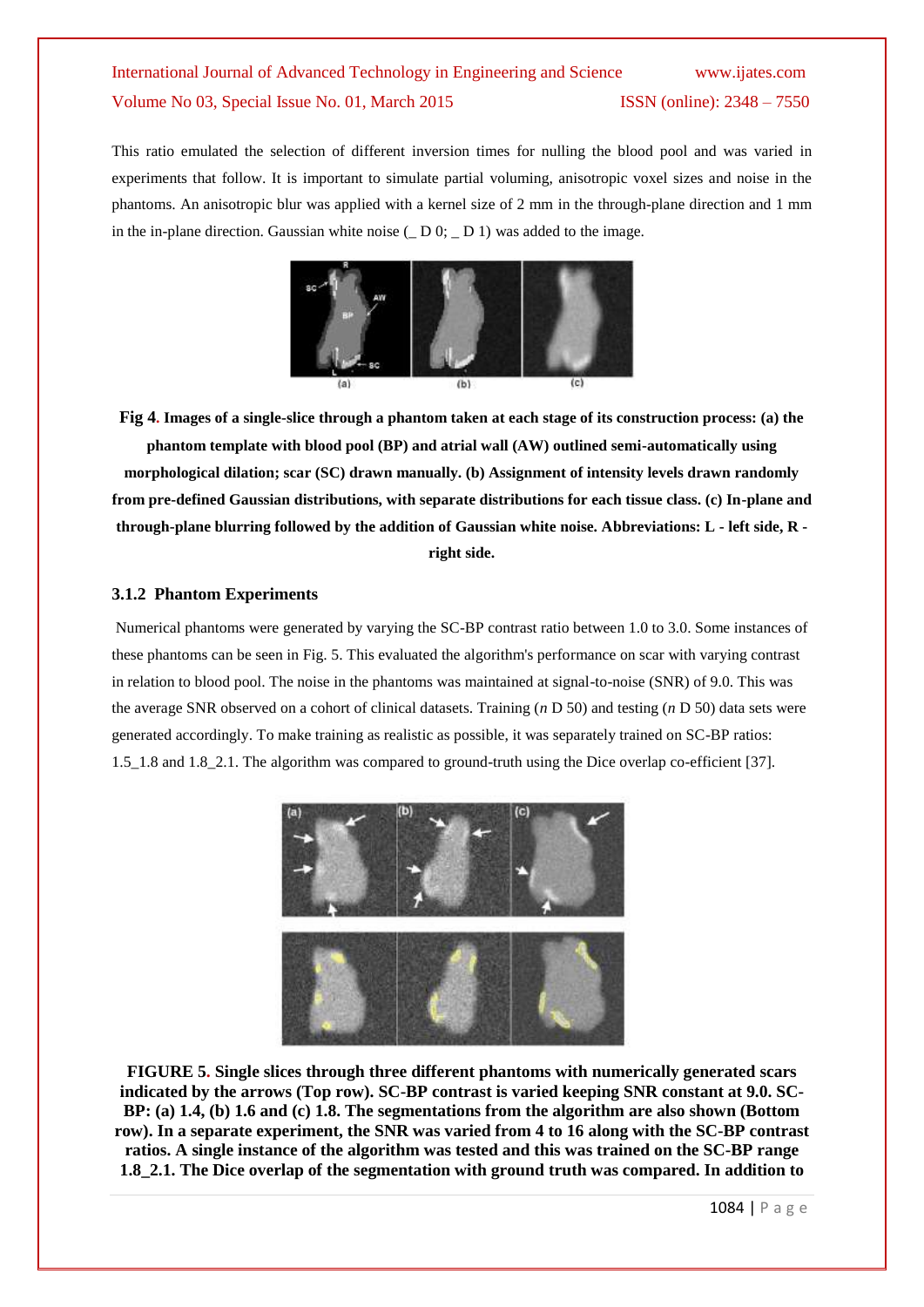#### **the above experiments on scar enhancement and noise variation, the performance of the algorithm and fixed models (FWHM and** *n***-SD) were compared on the same dataset. Five separate phantoms were used from which 200 different scarred regions were identified and their SC-BP contrast ratio noted. The accuracy with each method segmented each of the 200 regions was measured with Dice and reported.**

#### **3.1.3 Clinical Data**

A total of 15 clinical human datasets were available. In these set of experiments, segmentations from the algorithm were compared to the combined manual segmentations of three observers. In addition to this, the algorithm was also compared to fixed models: FWHM and *n*-SD methods. Training for the algorithm was accomplished using the leave-one-out principle, where 14/15 datasets were used for training and 1/15 used for testing. In the test scan, segmentation performance was measured both locally and globally for the image. For local comparison, performance on individual sections of scar was measured (a total of 155 regions were considered) and for a global comparison, total scar volume was measured. The pre-processing (left atrium geometry extraction and registration) was the same for each approach. Three experienced observers manually segmented scars in each DE-MRI scan. They were combined to generate a consensus segmentation or *pseudo*ground truth for each scan. This is necessary in order to consolidate inter-observer variability's. Segmentations were combined using the STAPLE algorithm described in [38]. For each voxel, a probability estimate for the scar label could be computed. The STAPLE ground-truth was then be obtained by considering voxels to be scar if their probability is greater than 0.7, or 70%. This is a reasonable threshold capable of generating a strong consensus segmentation (In [38] the authors chose a lower consensus at 50%). To explore this threshold further, an experiment was performed by varying the threshold. Segmentations were available from five experienced observers on a random subset of the clinical datasets. The segmentations were combined using STAPLE and three thresholds were considered:1) < 20%, 2)  $\pm$  20% and 3)  $\pm$  70%. This generated different consensus segmentations with varying degrees of consensus against which the algorithm's performance was measured. Finally, to further explore whether better training of the algorithm leads to better segmentations and thus better

performance, different instances of the algorithm are evaluated by incrementing the number of training set. It is important to note that segmentations from the proposed algorithm were obtained without any user interacttion necessary at any step of the algorithm. The most com putationally demanding step was that of graph-cuts. On images of the resolution described above, there are typically 50 000 100 000 nodes that require processing. However, each step of the iterative process took less than a minute. The total running time of the proposed approach is less than a minute on a 2.5 GHz PC.

#### **3.2 Evaluation Metrics**

To our experience, there is no single metric which works best for comparing segmentation overlaps. We chose two different metrics to quantify segmentation overlap.

#### **3.2.1 Regional Overlap**

The Dice co-efficient of similarity is a well-known metric [37]. It is given by: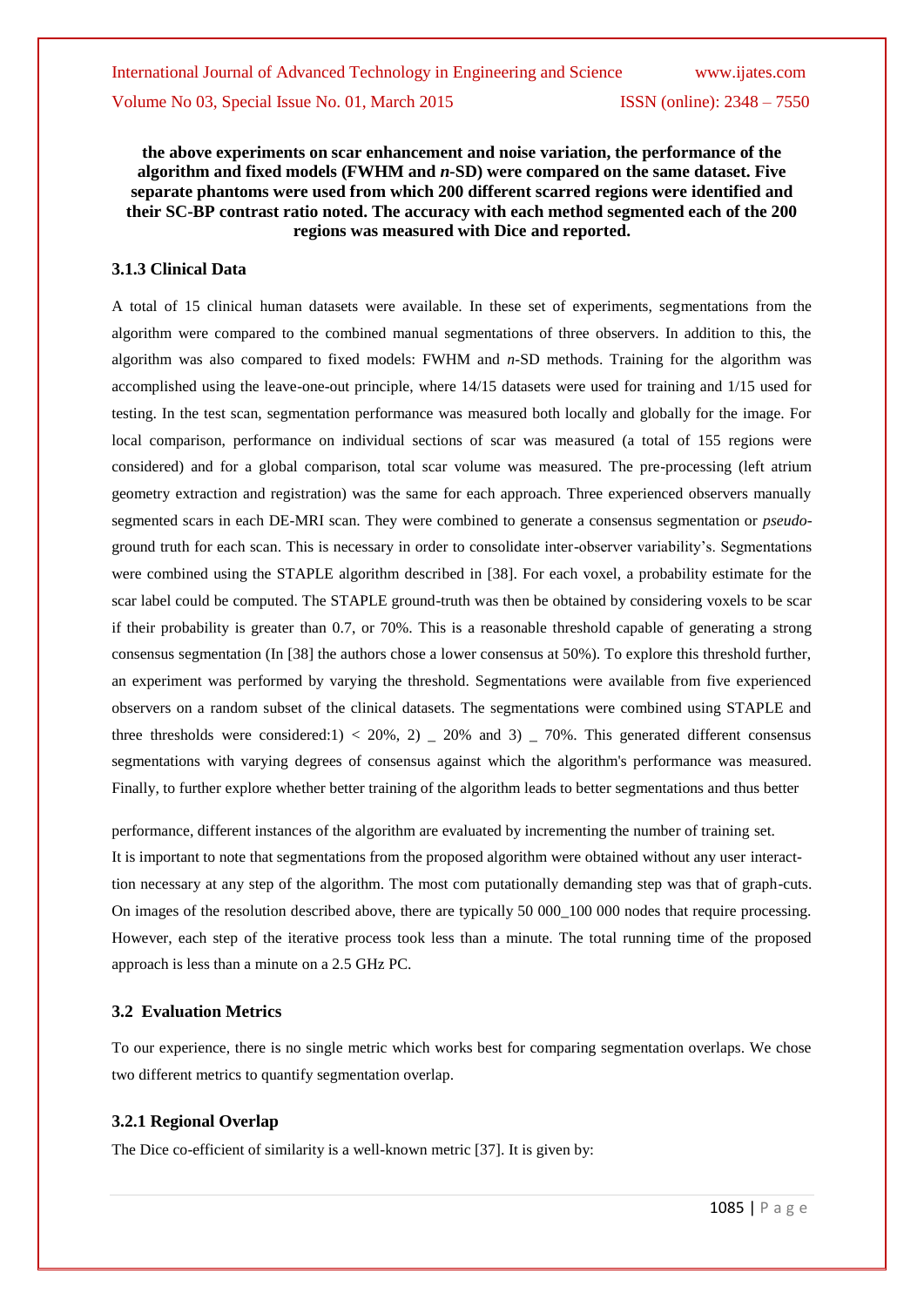$$
D = \frac{2|X \cap Y|}{|X| + |Y|} \times 100
$$

where *X* is the region in ground-truth and *Y* is the region in the algorithm.  $\vert X \setminus Y \vert$  is total overlapping pixels and j*X*j; j*Y* j are total number of pixels in each region. A Dice of 100 denotes perfect overlap.

#### **3.2.1 Sensitivity And Specificity**

The proportion of true positives and true negatives in the detection process was analyzed by means of Receiver Operating Characteristic (ROC) curves where possible.

#### **3.2.3 Total Scar Volume**

Segmentations were also compared by measuring the total scar volume. This is mostly how scar is quantified and inter preted in clinical studies [39] and also serves as an important indicator for the total scar burden on the atrium.

#### **IV. RESULTS**

#### **4.1 Numerical Phantoms**

#### **4.1.1 Scar Contrast**

Fig. 6 show results from testing the algorithm on phantoms generated by varying the SC-BP contrast. Segmentation overlap with known true location of scarwas measured using Dice.The algorithm performs well within its training range with median Dice  $\_ 80$  in both ranges: 1:5  $\_ SC-BP\_ 1:8$  [Fig. 6(a)] and 1:8  $\_ SC-BP$ 2:2 [Fig. 6(b)]. Outside its training area, the algorithm showed that it is able to adapt to excellent SC-BP contrast (\_ 2:2) and good segmentations were achieved. Values of SC-BP explored in this experiment included realistic DE-MRI values but SC-BP \_ 3:0 is very difficult to achieve in practice. To summarise, this experiment evaluated the algorithm across a wide dynamic SC-BP con- trast range and the algorithm's approximation of ground truth was found to be good.

#### **4.1.2 Noise Variation**

Fig. 7 show results from testing the algorithm on phantoms generated by varying SNR. The SNR is varied between 4 and 16. The algorithm is trained on datasets generated with SC-BP ranging between 1:8 \_ SC-BP \_ 2:1. Results show that SC-BP dictates over SNR for achieving good segmentations. Note segmentations are poor with SC-BP D 1:2 when SNR D 4 and with SNR D 16. But this is improved when SC-BP 1:8 demonstrating that the algorithm is robust to noise. SNR in actual DE-MRI is typically around 9.0 and the algorithm is seen to perform well in this range.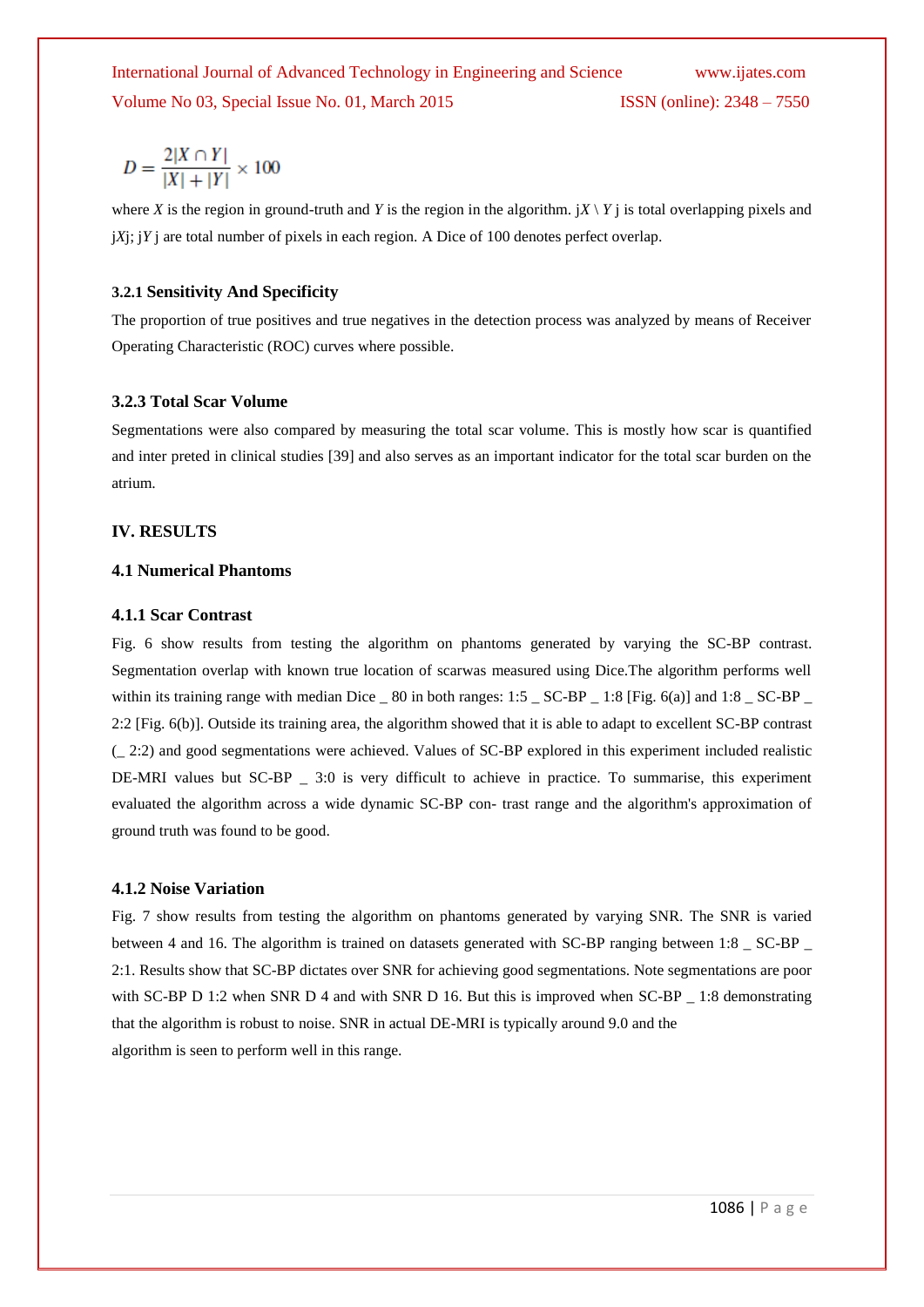

**Fig 6. Performance of algorithm on numerical phantoms with increasing SC-BP contrast and SNR fixed at 9.0. Each graph is an instance of the algorithm: (a) trained on 1.5 to 1.8, and (b) trained on 1.8 to 2.1. The trend-lines show the median. Boxes in the plot indicate the 9th, 25th, 50th, 75th and 91st percentiles**



**Fig 7. Performance of algorithm on numerical phantoms with varying SNR. The SNR is varied between 4 to 16. The median Dice segmentation overlap is plotted for the trend line shown.**

#### **4.1.3 Comparison With Fixed Models**

Fig. 8 show how the algorithm and fixed models per- formed on the same datasets. A total of 200 scarred regions were identified in live anatomically-unique phantoms. Their SC-BP contrast were computed and the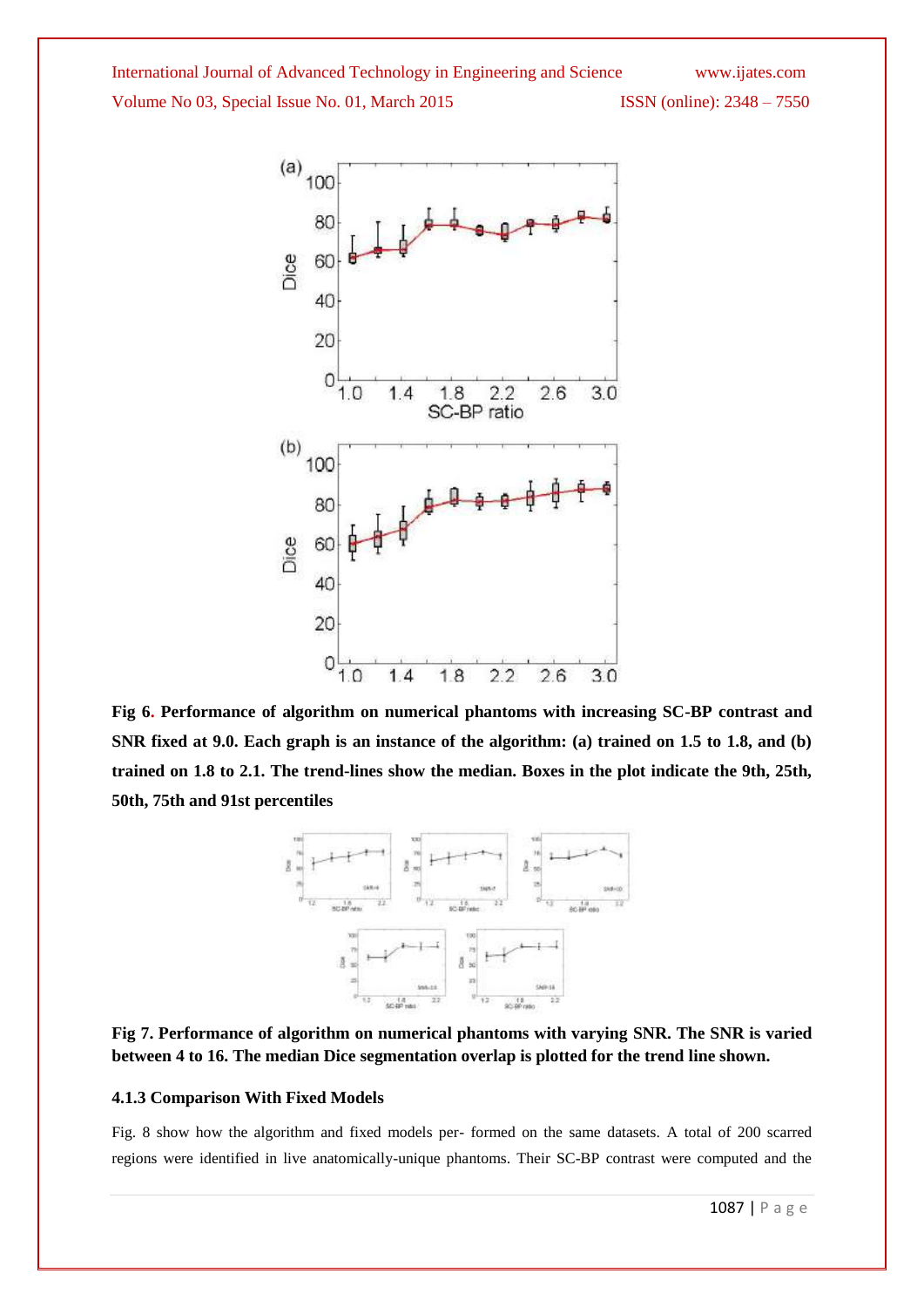overlap accuracy noted for each method. This allowed each method to be evaluated on specific SC-BP ratios and the plots in Fig. 8 show the segmentation accuracy trend. Fixed models 3,4,6-SD generated better segmentations than FWHM when scar contrast is between 1.2 to 2.2. However, FWHM improved substantially with higher scar contrast  $(SC-BP > 2:2$  in Fig. 8), which is when the 50 percent cut-off was more reasonable. Overall, as illustrated in Fig. 8, the algorithm maintained good accuracy when compared to fixed models in numerical phantoms.



### **Fig 8. Comparing performance of algorithm with fixed models on numerical phantoms. Fixed models namely 3-SD, 4-SD, 6-SD and FWHM were evaluated. The trend-lines show the median Dice computed from 200 different scarred regions obtained from 5 separate phantoms**

The failure of FWHM revealed in this experiment is further illustrated in Fig. 9 (see columns 1 and 2). When the contrast in scar is not high, 50 percent of maximal signal as considered in FWHM, is not optimal and leaks in segmentation are inevitable [Fig. 9 (row 3)].



**Fig 9. Instances where 50% cut-off in FWHM is not optimal. First row: Original images of phantom with variable scar contrast. Second row: Algorithm's segmentation. Third row: Segmentation from FWHM with leaks. Fourth row: Segmentation from 3-SD**.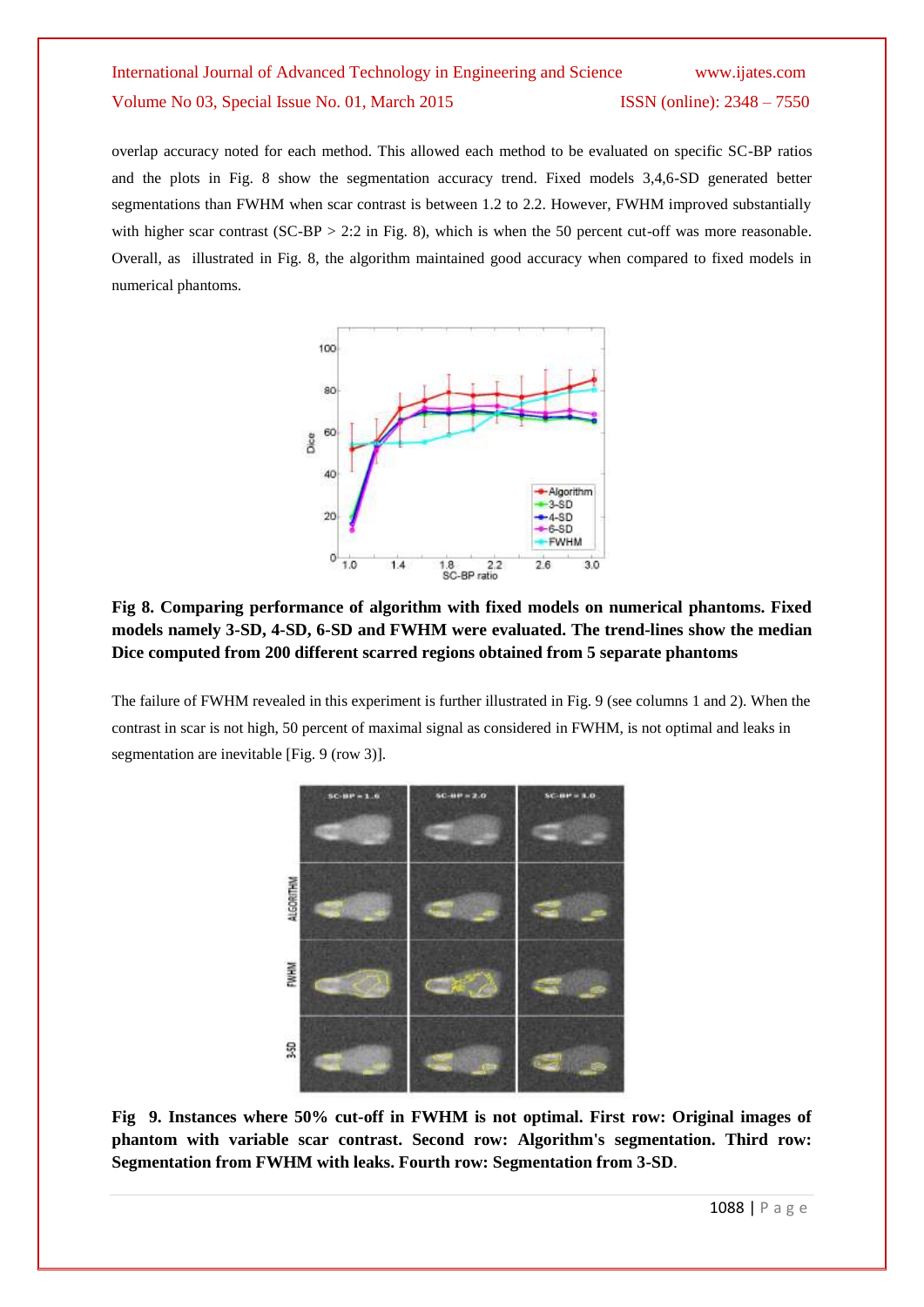#### **4.2 Clinical Data**

#### **4.2.1 Comparison With Fixed Models Using Overlap Metric**

In the clinical datasets, performance of algorithm and fixed models were tested by measuring overlap with pseudo ground-truth (STAPLE) and comparing segmentation outputs in terms of scar volumes. For assessing performance based on overlap, each method was tested on individual SC-BP contrast levels: 1.0, 1.4, 1.8, 2.2, 2.6 and 3.0. This was possible by sampling 155 individual scarred regions from the clinical scans, measuring their SC-BP contrast ratio and testing how well each method segmented it. Results are given in Fig. 10.



**FIGURE 10. Comparing performance of fixed models with algorithm on patient scans. The performance over a total of 155 scarred regions are shown here. The trend-lines show the median. Five example snapshots of scar are also given to illustrate SC-BP contrast levels. Note SC-BP ratios analysed range from 1.4 to 3.0. Fixed models perform less accurately than the algorithm when SC-BP is less than 2.5. At excellent and rarely attainable SC-BP levels (>> 2:5), this trend changes and all models perform equally well. FWHM and the algorithm perform consistently across the entire SC-BP range used in this experiment, with 3- and 4-SD models outputting less accurate segmentations on scar at certain SC-BP contrast levels (1.6,2.2). This is because scar is not adequately segmented by 3- or4-SD due to non-overlapping intensities between model and actual. These results highlight that the algorithm performs consistently on actual DE-MRI and across realistic SC-BP levels. Performance of fixed models is found to be variable**.

#### **4.2.2 Comparison with Fixed Models Using Quantified Volume**

Assessment of performance using total scar volume reported by each method is important as this is mostly how scar is quantified and interpreted for clinical studies. Results obtained from scar volume quantified by each *run* of method are given in Fig. 11 for six clinical datasets. Each method was run three separate times with inputs (i.e. normal and hyper-enhanced myocardium) fed from three independent observers. Volume reported by each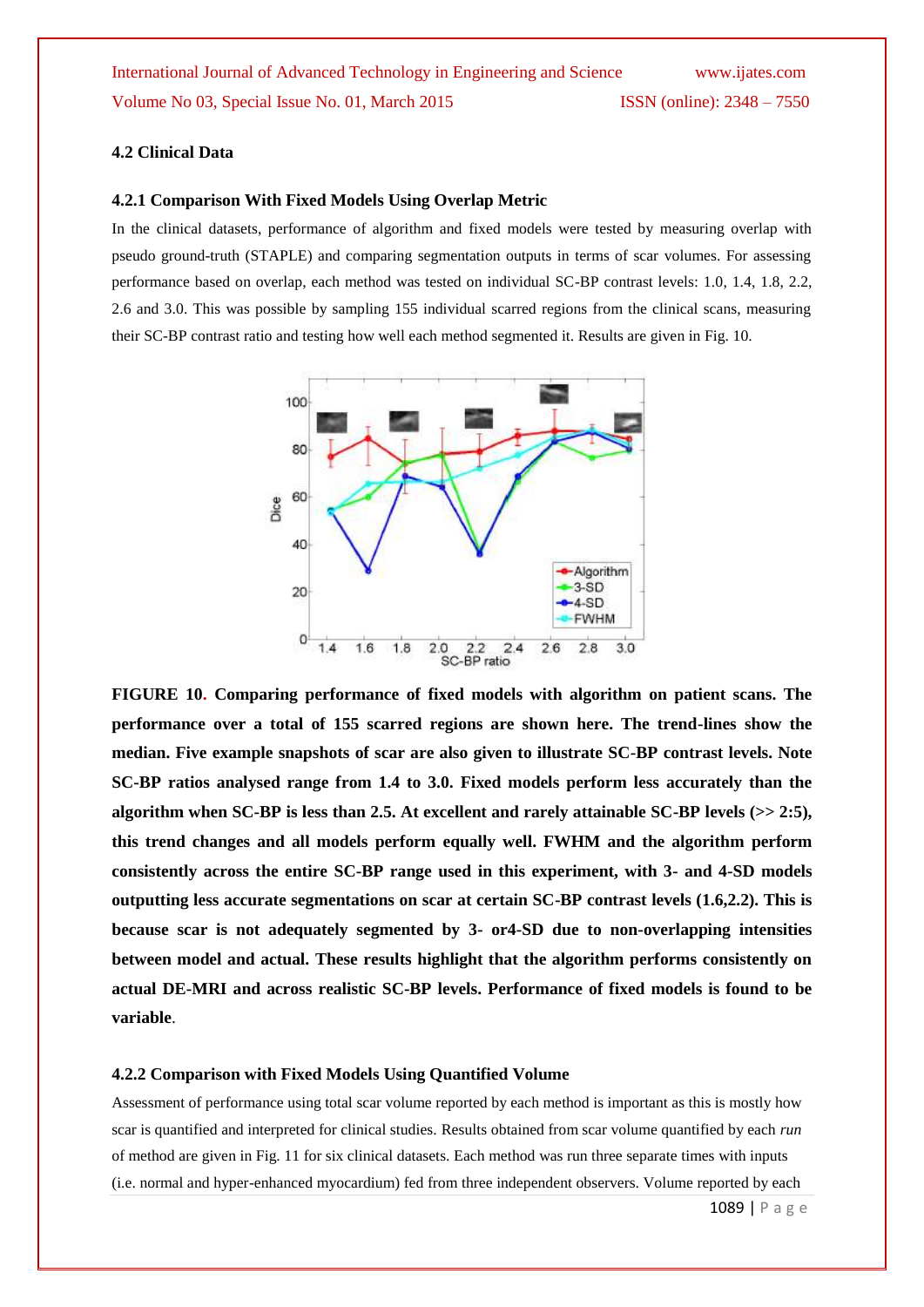method was compared to the volume reported by three independent experienced observers (see *Manual method*  in Fig. 11).



### **Fig 11. Assessment of inter-observer variation in fixed models, manual segmentation and algorithm. Six clinical cases are illustrated here**

The algorithm correlated well with manual scar volumes. All three runs of the algorithm produced the same result as depicted by the single bar in Fig. 11. All other methods showed vari- ations in the quantified volume. This variation was primarily due to observer variability in selecting normal or hyper-enhanced tissue required for \_xed models. This high- lights that a standardized quantification for scar using a fixed model approach (FWHM and SD) can be difficult to achieve.

#### **4.2.3 Qualitative Comparison On De-Mri Scans**

Segmentation quality was assessed by overlaying region contours over the original DE-MRI slices. It was generally observed that in images with excellent SC-BP contrast, contours followed scar boundaries accurately in both algorithm and fixed models. Fixed models 3 and 6-SD were less accurate. An example is shown in Fig. 15 where segmentations similar to the consensus segmentation [Fig. 15(b)] could be obtained. Fixed models showed poor correlation when the SC-BP contrast is not sufficiently high. An example is shown in Fig. 16 where FWHM and the algorithm fared well with the algorithm providing a better approximation to the consensus segmentation. Fixed models 3 and 6-SD have gross errors in their segmentations due to a large overlap of intensities between their scar model and actual healthy tissue. Such segmentations are not usable for clinical studies and the operator would require to resort to threshold re-adjustment.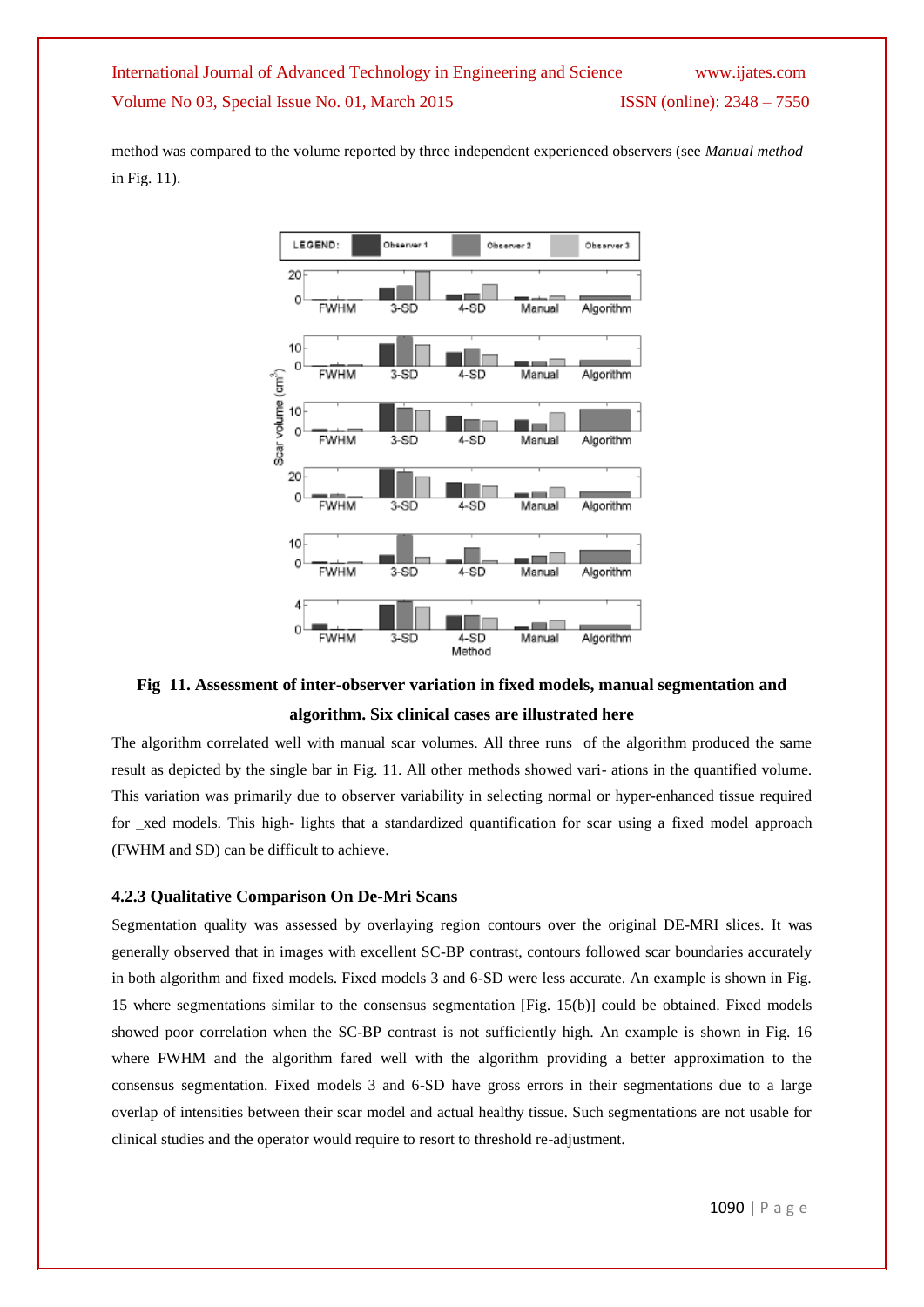### **4.2.4 Analyzing Algorithm Performance By Varying Consensus Levels Of Pseudo Ground Truth**

The algorithm's performance on a subset of clinical datasets was evaluated by varying the STAPLE threshold and thus the level or strength of the consensus segmentation. Results are plotted in Fig. 12 showing segmentation overlap on three consensus levels. There was a small difference in the algorithm's performance noted when SC-BP contrast levels were low. With higher SC-BP the performance was nearly similar. When SC-BP contrast is poor, the consensus or agreement between observers can be low. By lowering the acceptable consensus threshold (to 20%), dubious pixels are included in the ground truth where 2/10 observers would agree that it is scar. As the algorithm generally selects pixels which have close affinity to its models and priors, dubious pixels are omitted by the algorithm. There is a decrease in performance when segmentations with low consensus are presented.



**Fig 12. Performance trends of the algorithm on STAPLE consensus ground truths. Each curve represents performance on consensus segmentations, with consensus varied from 20% (weak) to 70% (strong).**

#### **4.2.5 Analyzing Algorithm Performance By Varying Strength Of The Training Set**

The algorithm's training set was incrementally increased and its segmentation overlap performance was noted. There was little notable difference in the performance. Results are plotted in Fig. 13. Training had an impact on performance only when the training set and test set had similar SC-BP contrast levels. If these vastly differ, initial iterations of the algorithm generate poor segmentations and these progressively become better in later iterations when the scar intensity model is continuously adapted with feedback from previous iterations (refer to 'adapting training step' in Fig. 2).

#### **4.2.6 Roc Analysis**

The true positive and true negatives rates were analyzed by looking at sensitivity and specifity of the algorithm and the fixed-models. A ROC curve between sensitivity and specificity was only plotted, where each point on the curve represented a decision threshold. The plots are given in Fig. 14 for the *n*-SD fixed model's ROC curve,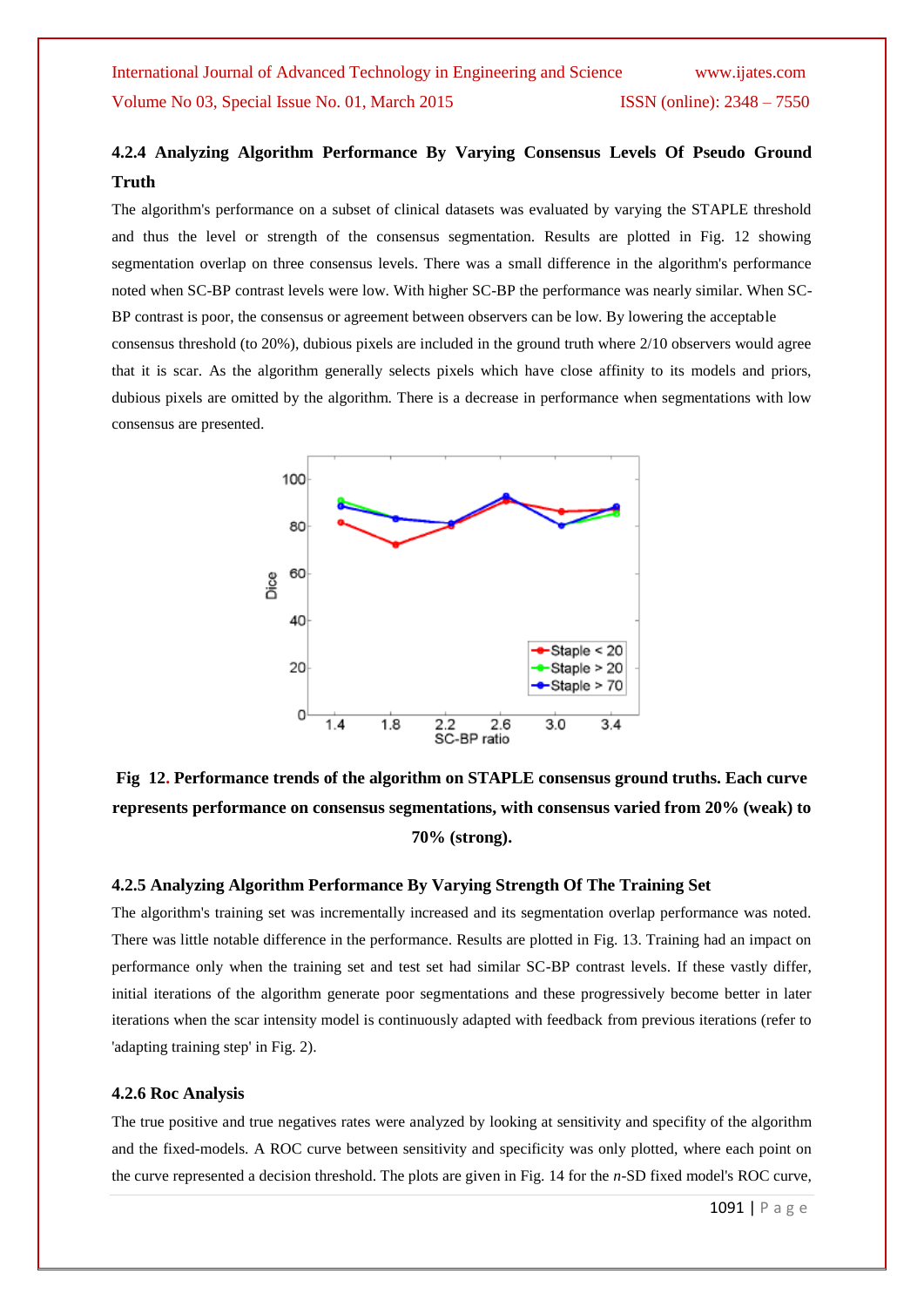where the decision threshold was varied between *n* D 1 to *n* D 6. Since both the algorithm and FWHM do not require a decision threshold for obtaining segmentations, their overall sensitivity and specificity on all datasets was plotted



**Fig 13. Performance trends of the algorithm by increasing the training set. Each curve represents an instance of the algorithm trained on n D 9; 7; 5 datasets**.



**Fig 14. ROC analysis of the algorithm, FWHM and n-SD method. The ROC curve is only plotted for the n-SD method and the overall sensitivity and specificity is plotted for the parameter-less proposed algorithm and FWHM.**

The *n*-SD fixed model approach has low specificity for *n* D 1; 2; 3 and increasingly mislabelled healthy tissues as scar. However, its higher sensitivity indicated that scar tissues are mostly labelled correctly. This reversed with *n* D 4; 5; 6 and the trade-offs between sensitivity and specificity was seen to be optimal when *n* D 4; 5. Overall, the algorithm maintained both higher sensitivity and specificity than the fixed models as indicated in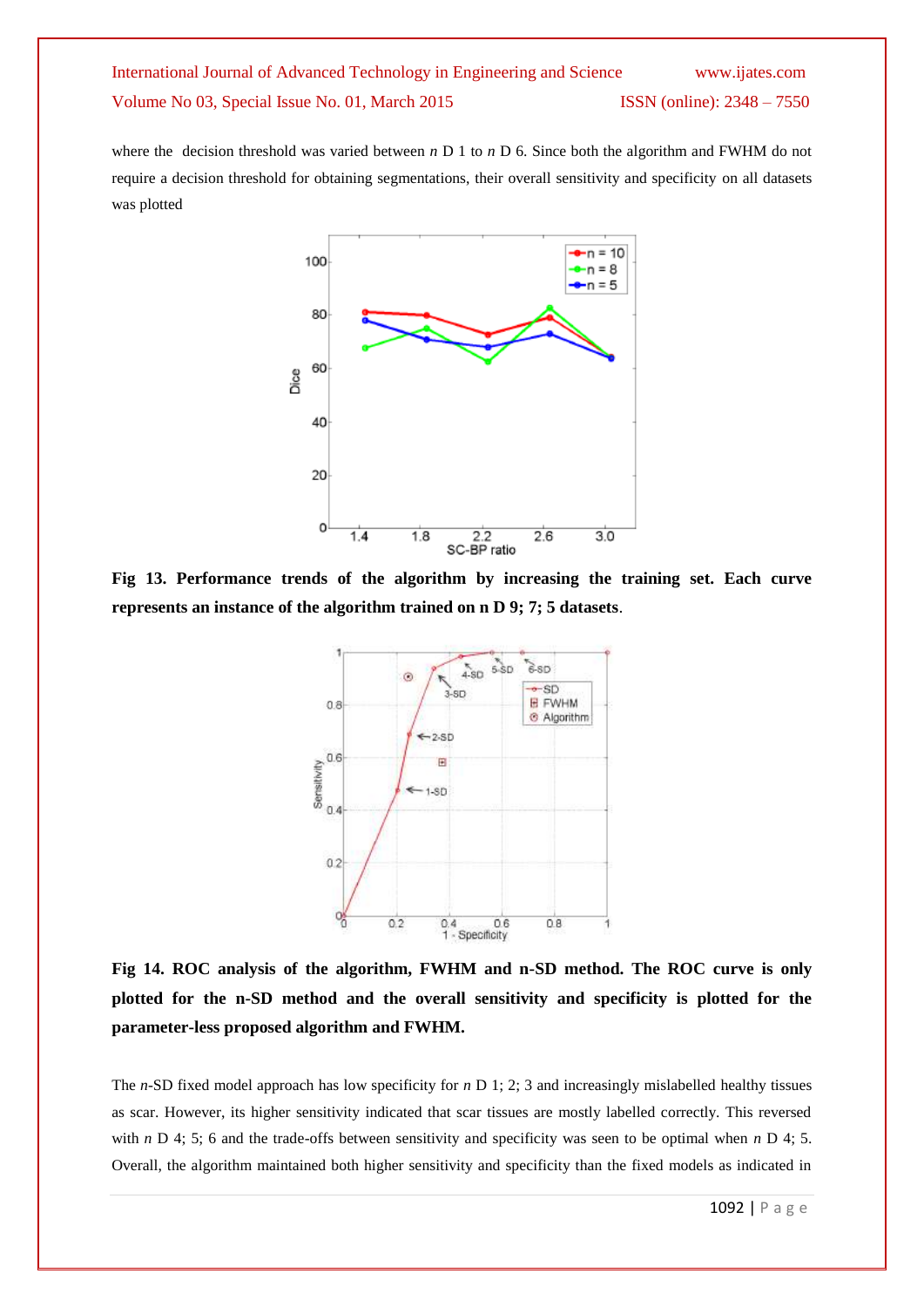the ROC plot. The FWHM fell behind in this global ROC analysis and this is in-line with earlier tests on individual regions where it was shown that its 50% cut-off is too low for scar with low SC-BP, but more suitable for high SC-BP ratios.



**FIGURE 15. Segmentations on clinical scans I: (a) original scan, (b) consensus STAPLE segmentation, (c) Algorithm, (d) FWHM, (e) 3-SD, (f) 6-SD. Arrows show enhancement. This scan has excellent SC-BP contrast and all methods except 3-SD and 6-SD demonstrate good accuracy. Abbreviations: AO - Aorta, LA - Left atrium, R - Right side, L - left side**.



**Fig 16. Segmentations on clinical scans II: (a) original scan, (b) consensus STAPLE segmentation, (c) Algorithm, (d) FWHM, (e) 3-SD, (f) 6-SD. Arrows show enhancement. This scan has excellent SC-BP contrast and all methods except 3-SD and 6-SD demonstrate good accuracy.Abbreviations: AO - Aorta, LA - Left atrium, R - Right side, L - left side.**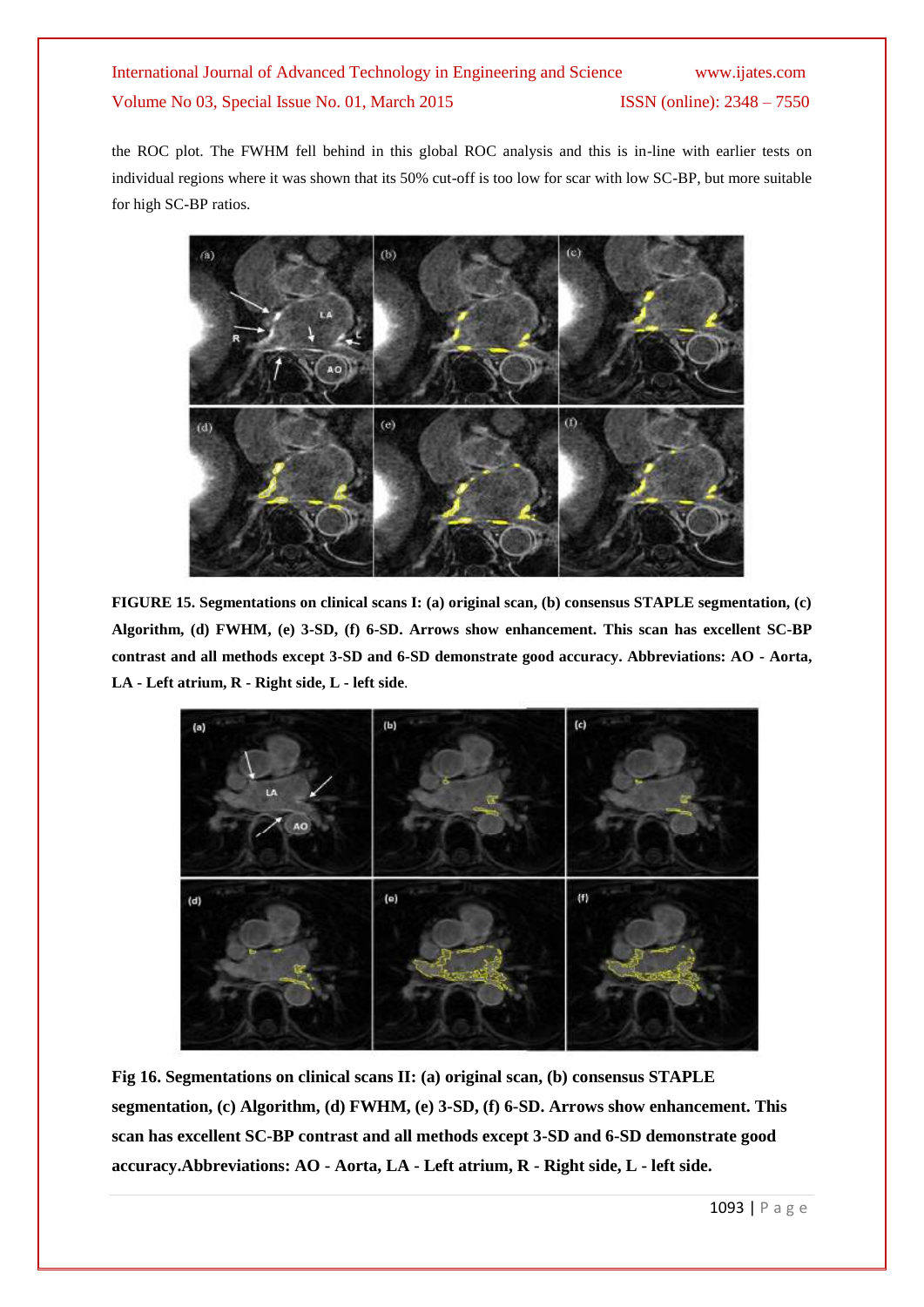#### **V. DISCUSSION**

In this work a segmentation algorithm was investigated for fast quantification of fibrosis in DE-MRI scans. The proposed algorithm offers the following advantages: 1) Segments fibrosis without requiring a manual outline of remote or healthy myocardium. This is beneficial since remote myocardium tends to have low SNR and manual selection suffers from\ high observer variability. 2) The algorithm does not routinely generate false positives as was observed in existing fixed model methods: FWHM and *n*-SD. 3) The algorithm is developed particularly for left atrial fibrosis segmentation and all present approaches were developed for ventricle scans. 4) Analysis of DE-MRI scans was shortened to an average of 30 seconds when compared to existing semi-automatic approaches requiring 2 minutes per scan on average. The algorithm along with existing approaches was tested on both numerical phantoms and clinical datasets. Numerical phantoms provided with a wide dynamic range of variation.

#### **VI. CONCLUSION**

DE-MRI is becoming a preferred method for non-invasive imaging of myocardial scar. The amount of scar predicts whether a patient will respond to RFCA procedures. Thus accurately quantifying scar is important and has implications in patient selection for RFCA. Currently, SD and FWHM fixed thresholding models are frequently utilized clinically to quantify scar due to their simplicity. Present literature has only evaluated these methods using global image measures and thus their deficiencies could not be noted. In this work, there are two important contributions: 1) SD and FWHM fixed models are evaluated on individual regions of scar and thus various scar contrast ratios are examined to show they fail when some contrast levels do not suit the selected threshold in SD or 50% cut-off in FWHM. This is further confirmed and validated in numerical phantoms. 2) the proposed algorithm has the potential to standardize quantification of scar from routine clinical scans; it requires no threshold selection and is shown to be more sensitive and specific than SD and FWHM in scar detection. Accurate and standardized quantification will allow appropriate selection of patient candidates for RFCA. This could considerably reduce the recurrence rates, procedure risk and high financial burden associated with unsuccessful RFCA treatment. Patients not deemed appropriate for RFCA based on their scar assessment could be treated far less invasively using drug therapy. A standardized quantification of scar in DE-MRI is thus necessary.

#### **ACKNOWLEDGMENT**

**Dandu Nasreen Sulthana** born in kalakada, chittoor dist, A.P, India in 1992. He received B.Tech Degree in Electronics & Communication Engg. From JNT University, Anantapur, India. Presently he is pursuing M.Tech (DECS) from Annamacharya Institute of Technology & Sciences, Rajampet, A.P., India.

**S. Asif Hussain** did his B. Tech and M.Tech,P.hd in Electronics&Communication Engineering (ECE) from JNT University,Anantapur, India. He is an associative professor in the Department of ECE at the Annamacharya Institute of Technology & Sciences (an Autonomous Institute), in Rajampet, Andhra Pradesh. He is also the Academic Council Member of the Institute. His research interests include signal processing, time